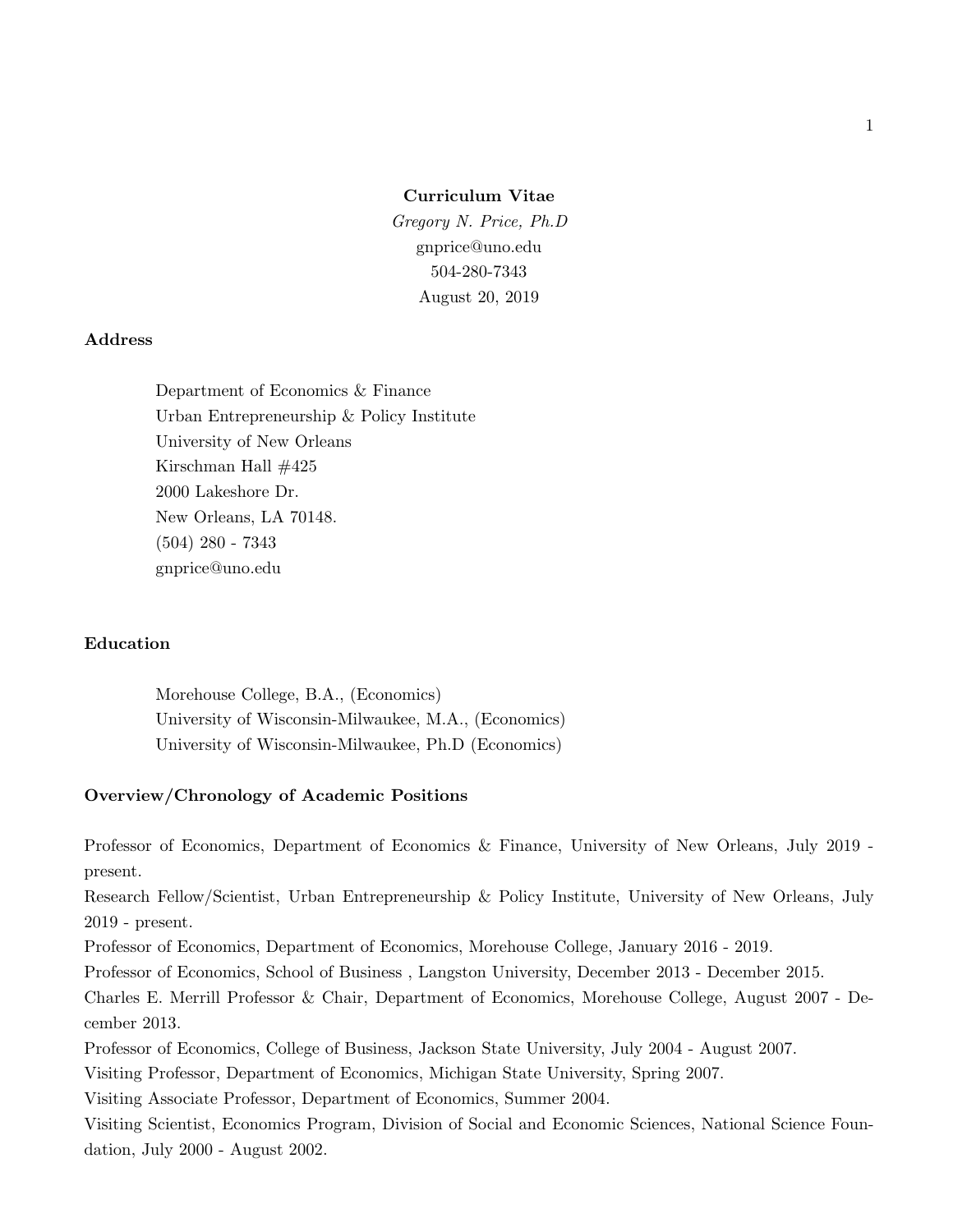Associate Professor (Tenured), Department of Economics, North Carolina A&T State University, September 2002 - May 2004.

Associate Professor, Department of Economics, North Carolina A&T State University, September 1998 - May 2000

Assistant Professor (Tenured), Department of Economics, North Carolina A&T State University, September 1993 - May 1998.

# **Representative Academic Committee/Service Work:**

# **Morehouse College (2007 - 2013)**:

*University Tenure & Promotion Committee*. Responsible for coordinating, evaluating and assessing tenure and promotion applications for faculty members from all degree granting units.

*Search Committee, Andrew Young Center* . Responsible for the evaluation, screening and selection of candidates for Director, Andrew Young Center, Morehouse College.

*Student Scholarship Committee* . Responsible for evaluating and assessing students for scholarship support.

*Faculty Research Committee*. Responsible for the evaluation and assessment of faculty applications for research support.

# **Langston University (2007 - 2013)**:

*Faculty Search Committee, School of Business* . Responsible for the evaluation, screening and selection of candidates for faculty and administrative positions.

*Student Scholarship Committee* . Responsible for evaluating and assessing students for scholarship support.

# **Jackson State University (2004 - 2007)**:

*AACSB Faculty Research Assessment Committee*. Responsible for capturing and assessing data on faculty publications and other intellectual contributions to support a reaffirmation of Association to Advance Collegiate Schools of Business (AACSB) accreditation.

# **North Carolina A&T State University (1998 - 2002)**:

*University Tenure & Promotion Committee*. Responsible for coordinating, evaluating and assessing tenure and promotion applications for faculty members from all degree granting units.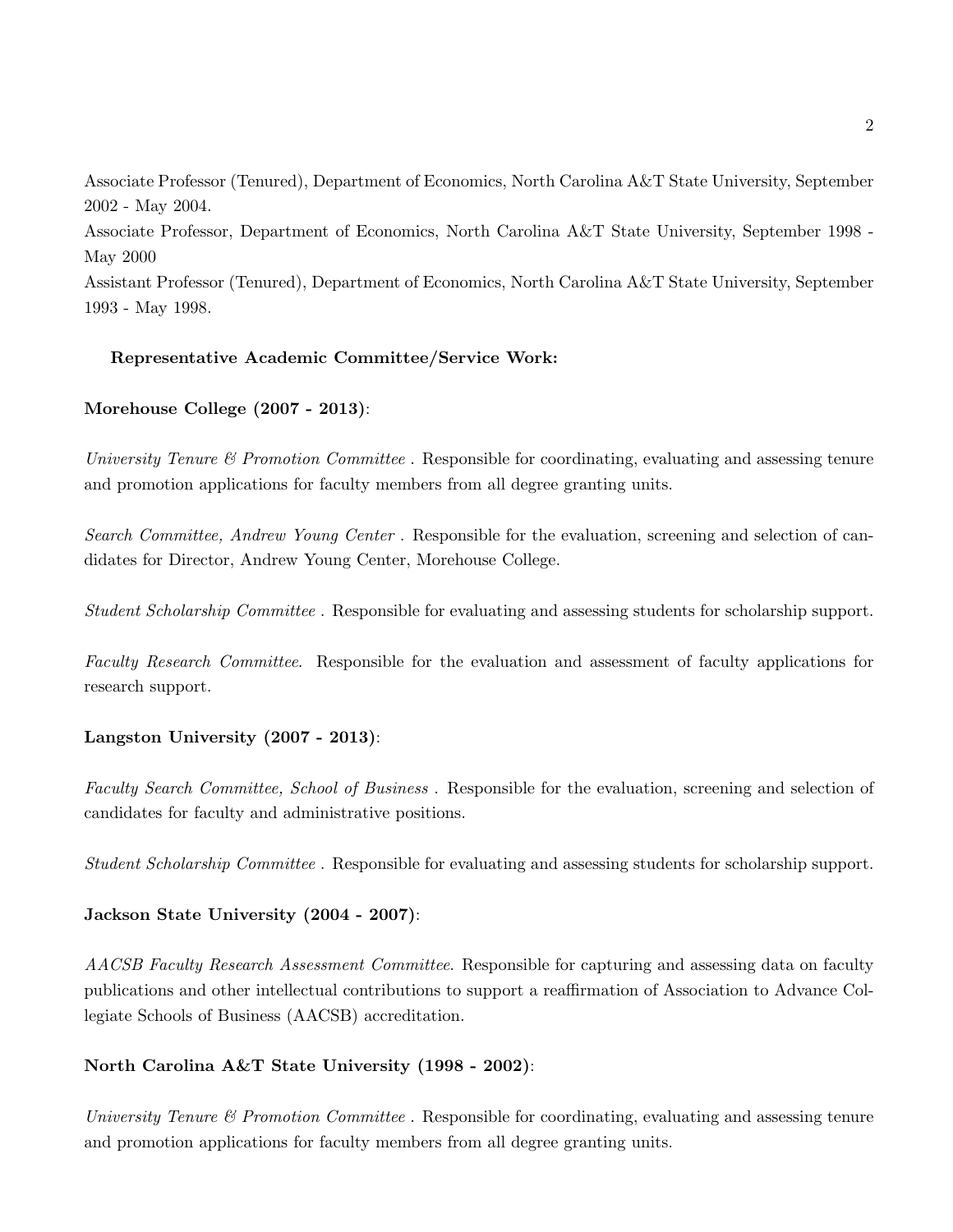*Chair, Statistics Committee, Southern Association of Colleges and Schools* . Responsible for the compilation, analysis, and reporting of all institutional statistical data relevant for the reaccreditation application/process required by the Southern Association of Colleges and Schools (SACS).

*Faculty Search and Screen Committee* . Responsible for evaluating and assessing applications for open faculty positions in the School of Business & Economics.

*Post Tenure Review Committee*. Responsible for evaluating and assessing faculty post tenure review applications in the School of Business & Economics.

### **Overview/Chronology of Administrative Positions**

Interim Dean, School of Business , Langston University, December 2013 - December 2015.

Charles E. Merrill Endowed Chair, Department of Economics, Morehouse College, August 2007 - December 2013.

Governing Council, Inter-university Consortium for Political and Social Research (ICPSR), University of Michigan, October 2008 - October 2013.

Director, Mississippi Urban Research Center, Jackson State University, July 2004 - September 2006.

Program Director, Economics Program, Division of Social and Economic Sciences, National Science Foundation, July 2000 - August 2002.

### **Representative Administrative Experiences**:

### *School of Business, Langston University (2013 - 2015)*

As Interim Dean, I managed approximately 35 full-time and adjunct faculty across three campuses, and an annual operating budget of approximately 2.5 million dollars. Provided administrative oversight/leadership across faculty development, recruiting, hiring, and evaluation.

### *Department of Economics, Morehouse College (2007 - 2013)*

As the Charles E. Merrill Endowed Chair, I managed approximately 8 full-time and part-time faculty , with an annual operating budget of approximately one half million dollars. Provided administrative oversight/leadership across faculty development, recruiting, hiring, and evaluation.

#### *University of Michigan Inter-university Consortium for Political and Social Research (2008 - 2013)*

As a member of the governing board, I provided governance and fiscal oversight for more than 700 academic institutions and research organizations with respect to member services regarding training in data access, curation, and methods of analysis for the social science research community. My tenure on the budget committee required that I exercise fiscal oversight over the ICPSR's annual operating budget that was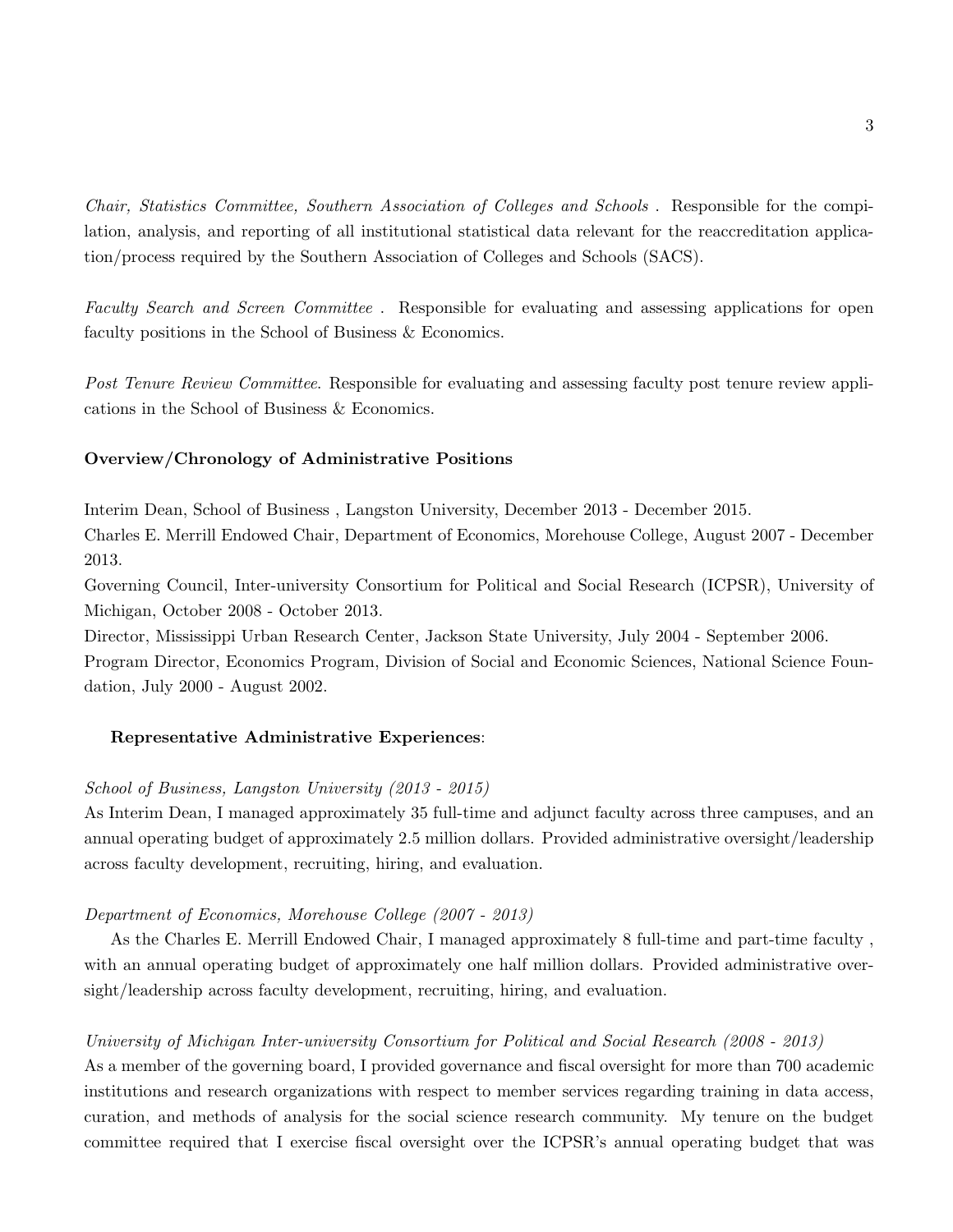approximately 15 million dollars.

### *Mississippi Urban Research Center (2004 - 2006)*

As Director, I managed approximately 22 employees, and an annual budget of approximately 2 million dollars. Research proposal development was another responsibility, and it required the development and submission of research proposals to various Federal, State, and Local funding agencies. At the research interests of MURC are varied, many of these research proposals require the participation of faculty at Jackson State University (JSU). As much of my efforts were allocated to prospecting and cultivating research relationships with JSU faculty across the disciplines. My role as Director also required me to be an advocate and spokesman for MURC/JSU through interacting with community-based groups, legislators and policymakers and informing them about MURC capabilities and research relevant to the concerns of external stakeholders. Finally as editor of the MURC-sponsored journal *Urban Researcher* and *MURC Digest*, I was responsible for identifying key research issues relevant to urban political jurisdictions, and disseminating them through the journals.

#### *National Science Foundation* (2000 - 2002):

As Program Director for the Economics program, I had significant administrative and developmental responsibilities. The Economics Program at NSF received about 400 research proposals a year from prospective investigators from all over the United States. I administered the review, funding, and budgeting for grants in the following subdisciplines: Econometrics, Labor, Political Economy, International, and Microeconomics. Each of these subdisciplines had an Advisory Panel, consisting of some of the nation's most prominent economists, of which I presided over as chair. My tasks as Program Director also included exercising budgetary oversight of research funds in the Economics Program, development of scientific initiatives, outreach, and dialogue with the academic and scientific community, domestically and worldwide. There were also special responsibilities and duties associated with the development and administering of cross-directorate and multidisciplinary research programs. During my tenure as Program Director, I had the experience of working cooperatively with the scientific community represented by Anthropology, Linguistics, History, Law, Social Psychology, Sociology, and Mathematics. I also had significant responsibilities for developing policy and initiatives with cross-directorate programs focusing on underrepresented minorities, Historically Black Colleges/Universities,computational instrumentation, and Post-doctoral fellowships.

### **Research/Teaching Interests**

Applied Econometrics/Theory, Economic Anthropometry, Entrepreneurship, Labor, African Economic Growth & Development, Slavery, Race, and the Intergenerational Transmission of Disadvantage.

#### **Professional Organizations**

American Economic Association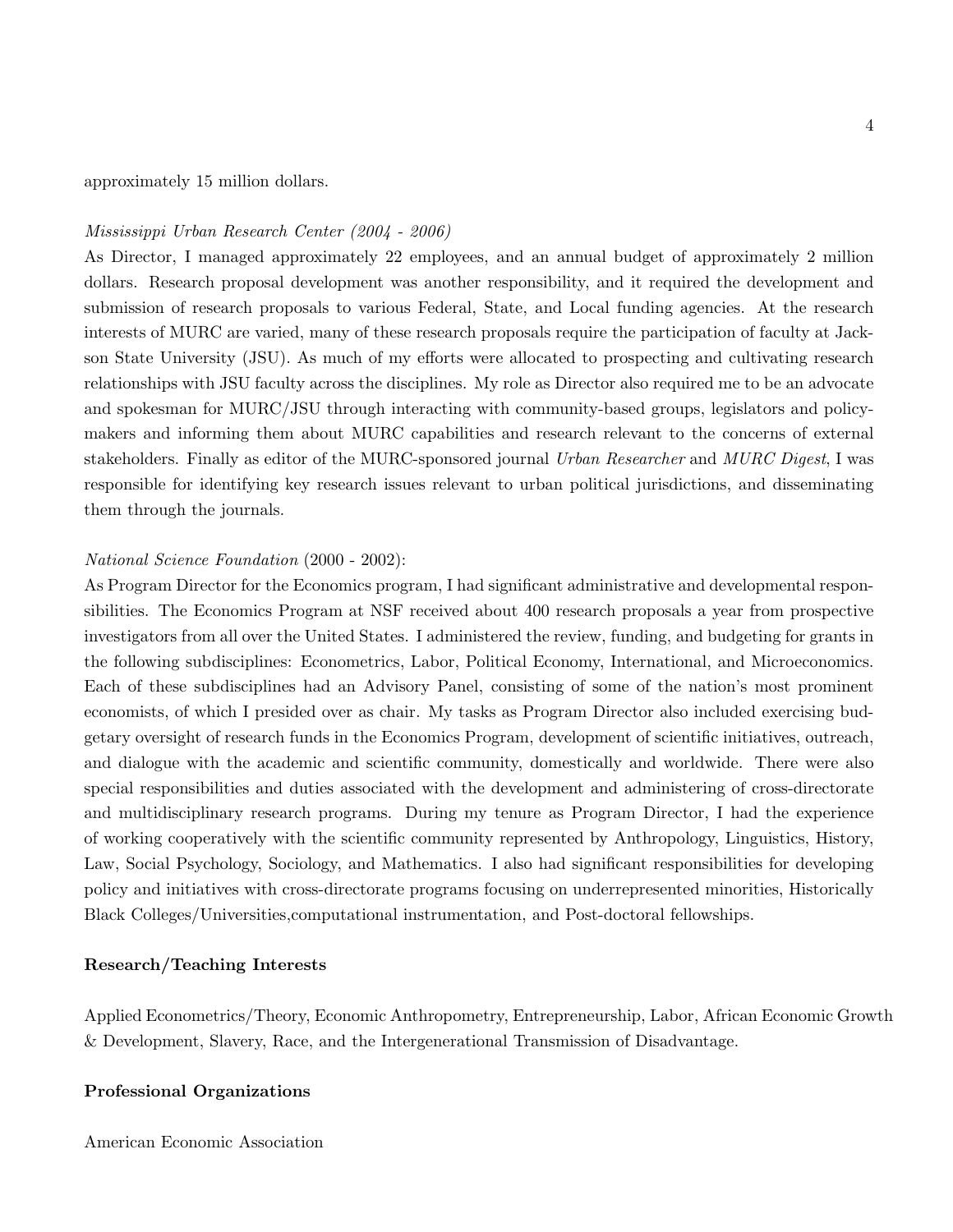National Economic Association Southern Economic Association

### **Doctoral Dissertation Committees**

Alam Khan, "The Impact of Terrorism On Economic Performance Of Islamic Countries: Alternative Indicators," May 2017, University of Malay, Kuala Lumpur MY.

Bernard Njindan, "Real Exchange Rate Misalignments and Economic Growth In Sub-Saharan African Economies," September 2016, University of South Africa, Pretoria ZA.

Christian K. Tapoy, "On the Impact of Exchange Rate Misalignments On Economic Growth Using Homogeneous Emerging Countries," October 2016, University of Pretoria, Pretoria ZA.

### **Grants and Fundraising**

*Charles Koch Foundation*: "Making Crime Pay: Can Ex-Convicts Become Successful Entrepreneurs?" June 2017, \$54,000.

*National Science Foundation*: "EAGER: Applied Econometrics Laboratory and Summer Economics Research Program, July 2017, \$86,077.

*University of Kentucky Poverty Research Center*: "Hurricane Katrina As An Experiment in Housing Mobility and Neighborhood Effects, September 2006, \$25,000.

# **Publications**

### **Economics Journals**:

Gregory N. Price, Juliet Elu, Jared Ireland, David Jeffries, Ivory Johnson, Ellis Jones, Dimone Long, Olatunde Sam, Trey Simons, Frederick Slaughter, and Jamal Trotman. "The Earnings and Income Mobility Consequences of Attending a Historically Black College/University: Matching Estimates From 2015 U.S Department of Education College Scorecard Data,"*Review of Black Political Economy*, **forthcoming**.

Gregory N. Price. "The Kerner Commission Report: Did it Incentivize or Cause an Increase in the Production and Hiring of Black Economists in Academia?" *Review of Black Political Economy*, **forthcoming**.

Gregory N. Price. "Does Productivity in the Formal Food Sector Drive Human Ebola Virus Infection in Sub-Saharan Africa?" *African Development Review*, **forthcoming**.

Gregory N. Price, Armel Irankunda, Norense Uzamere, and Miesha Williams. "Ex-Incarceree/Convict Sta-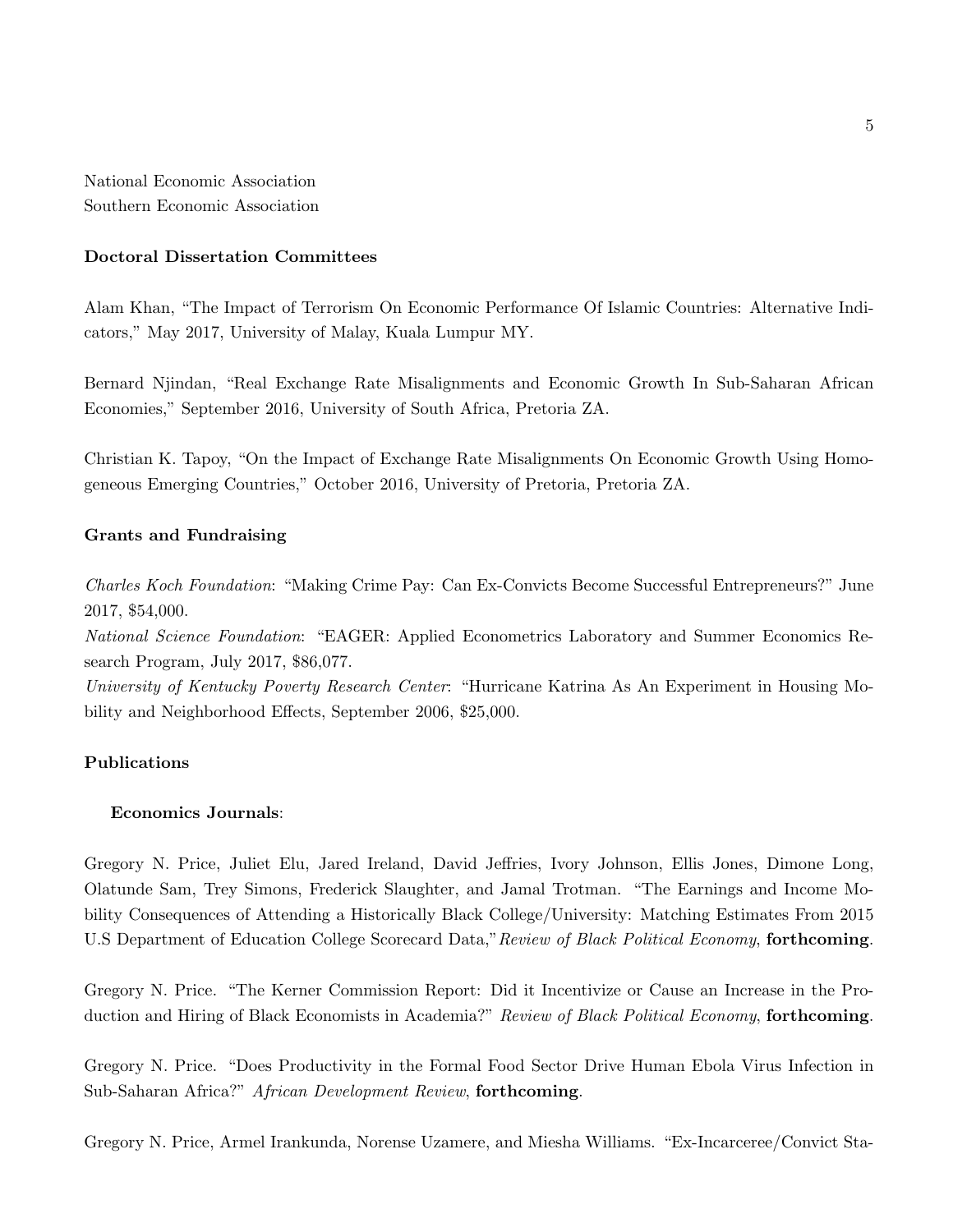tus: Beneficial for Self-Employment and Entrepreneurship?" *American Economist*, **forthcoming**

Gregory N. Price and Rhonda V. Sharpe. "Is The Economics Knowledge Production Function Constrained By Race in the USA?" *Journal of the Knowledge Economy*, https://doi.org/10.1007/s13132-018-0563-8, 2018.

Gregory N. Price and Kyle Moore. "Race, Social Capital, and Health Disparities," *Empirical Economics Letters*, 16(11), 2017.

Gregory N. Price and Juliet U. Elu. "Science Labor Supply in Sub-Saharan Africa: Is There a Gender Disparity in Preferences?" *African Development Review*, 29(3), 2017.

Gregory N. Price and Juliet U. Elu. "Climate Change and Cross-State Islamist Terrorism in Nigeria," *Peace Economics, Peace Science and Public Policy*, 23(3), 2017.

Gregory N. Price. "Broken Windows and Crime in Development Challenged Urban Areas: Evidence from Jackson Mississippi USA," *Journal of Developing Areas*, 50(3), 2016.

Gregory N. Price and Juliet U. Elu. "Can Black Africa Afford to be Green Africa?" *Journal of Economic Studies*, 43(1), 2016.

Gregory N. Price and Maury D. Granger. "Are States with Larger than Average Black Populations Really the Worst Places to Live in the USA? A Spatial Equilibrium Approach to Ranking Quality of Life," *Journal of Public Management & Social Policy*, 20, Article 3, 2015.

Gregory N. Price and Juliet U. Elu. "Consumer's Surplus with a Racial Apology? Black Relative to Non-Black Inequality in the Welfare Gains of Fuel-Efficient Cars and Trucks," *Review of Black Political Economy*, 42(1-2) 2015.

Gregory N. Price and Juliet U. Elu. "Does Regional Currency Integration Ameliorate Global Macroeconomic Shocks in Sub-Saharan Africa? The Case of the 2008-2009 Global Financial Crisis," *Journal of Economic Studies*, 41(5), 2014.

Gregory N. Price and Julius A. Agbor. "Does Famine Matter for Adolescent Human Capital Acquisition In Sub-Saharan Africa?", *African Development Review*, 26(3), 2014.

Gregory N. Price. "The Allometry of Metabolism and Stature: Worker Fatigue and Height in the Tanzanian Labor Market," *Economics and Human Biology*, 11(4), 2013.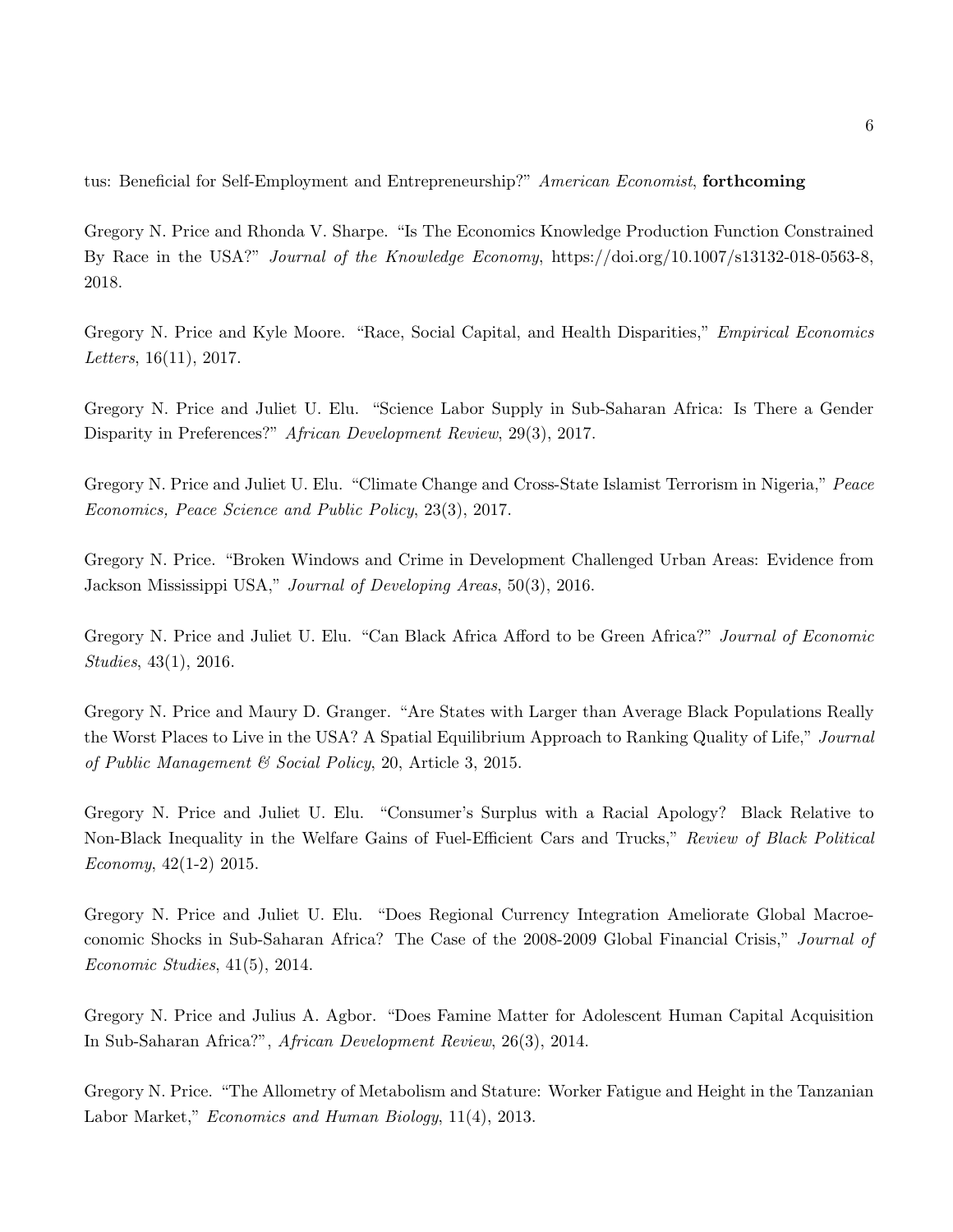Juliet U. Elu and Gregory N. Price. "Ethnicity as a Barrier to Childhood and Adolescent Health Capital in Tanzania: Evidence from the Wage-Height Relationship," *African Development Review*, 25(1), 2013.

Gregory N. Price. "Race, Trust In Government, and Self-Employment"', *American Economist*, 57(2), 2012.

Gregory N. Price. "Hurricane Katrina As An Experiment in Housing Mobility and Neighborhood Effects: Are the Relocated Poor Black Evacuees Better-off?", *Review of Black Political Economy*, DOI 10.1007/s12114-012-9151-5, 2012.

Juliet U. Elu and Gregory N. Price. "Remittances and the Financing of Terrorism in Sub-Saharan Africa: 1974 - 2006", *Peace Economics, Peace Science and Public Policy*, 18(1), Article 5, 2012.

Howard Bodenhorn, Carolyn Moehling, and Gregory N. Price. "Short Criminals: Crime and Stature in Early America", *Journal of Law and Economics*, 55(2), 2012 .

Gregory N. Price, William Spriggs, and Omari Swinton. "The Relative Returns To Graduating From A Historically Black College/University: Propensity Score Matching Estimates From The National Survey of Black Americans", *Review of Black Political Economy*, 38(2) 2011.

Juliet U. Elu and Gregory N. Price. "Does China Transfer Productivity Enhancing Technology To Sub-Saharan Africa? Evidence from Manufacturing Firms", *African Development Review*, 22(s1), 2010.

Gregory N. Price, and William A. Darity Jr. "The Economics and Race of Eugenic Sterilization in North Carolina: 1958 - 1968", *Economics and Human Biology*, 8(2) , 2010.

Howard Bodenhorn and Gregory Price. "Crime and Body Weight In The 19th Century: Was There Complementarity Between Brawn, Employment Opportunities and Crime?", *Economies et Societes*, Histoire Economique Quantitative, Series AF, 41(1/2010), 2010.

Maury D. Granger and Gregory N. Price ,"Does Religion Constrain the Risky Sex Behavior Associated with HIV/AIDSs", *Applied Economics*, 41(6), 2009.

Gregory N. Price. "Obesity and Crime: Is There a Relationship?", *Economics Letters*, 103(3), 2009.

Gregory N. Price. "The Problem of the 21st Century: Economics Faculty and The Color Line", *Journal of Socio-Economics*, 38(2), 2009.

Gregory N. Price "Hurricane Katrina: Was There a Political Economy of Death?", *Review of Black Political Economy*, 35(4), 2008.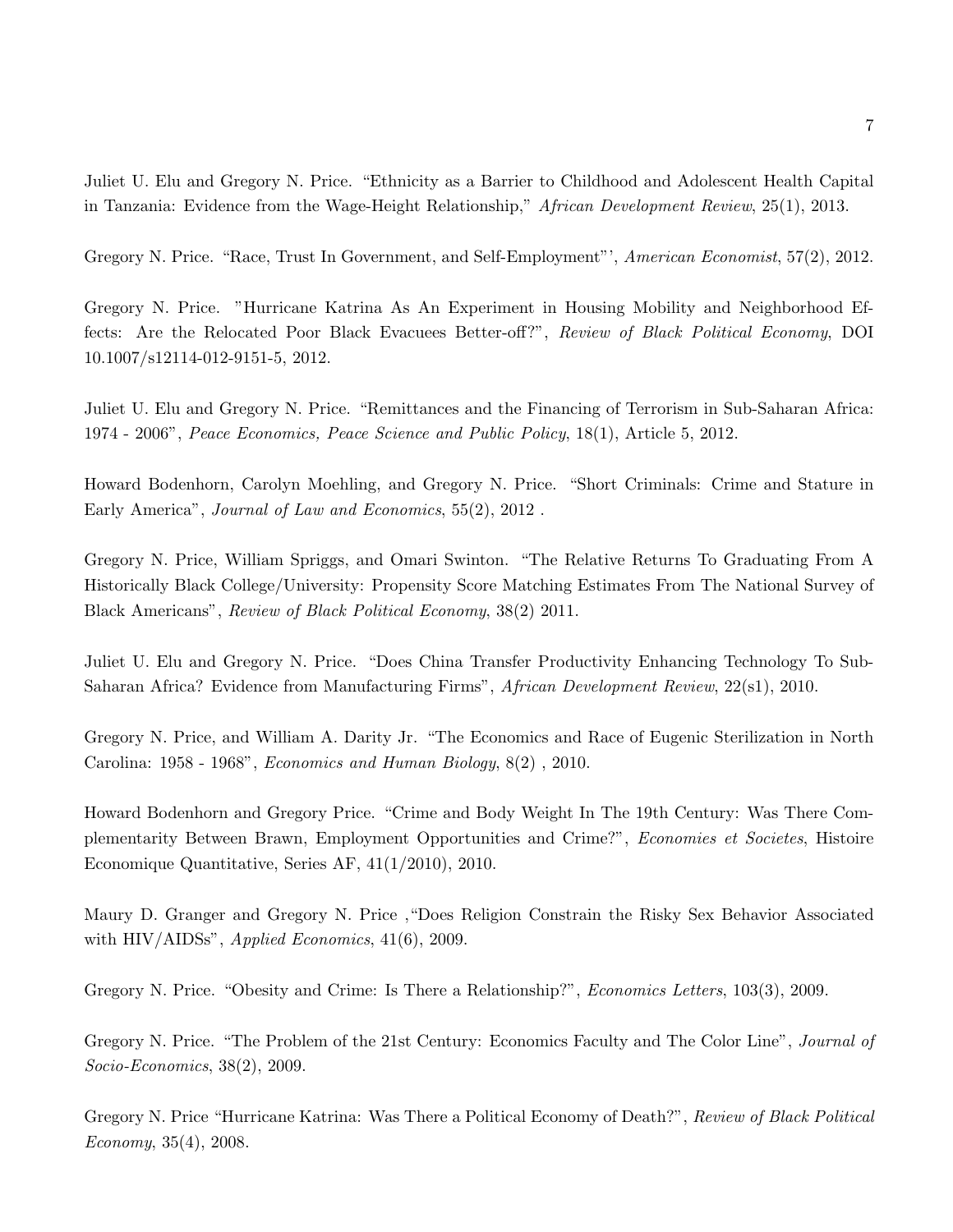Gregory N. Price. "An Enduring Color Line: Blacks on Economics Faculties", *Harvard College Economics Review*, 2(2), 2008

Gregory N. Price. "NEA Presidential Address: Black Economists of the World You Cite!!", *Review of Black Political Economy* 35(1), 2008.

Gregory N. Price, William Darity and Alvin Headen, "Does The Stigma of Slavery Explain The Maltreatment of Blacks by Whites?: The Case of Lynchings", *Journal of Socio-Economics*, 38(1), 2008.

Maury D. Granger and Gregory N. Price , "The Tree of Science and Original Sin: Do Christian Religious Beliefs Constrain the Supply of Scientists?", *Journal of Socio-Economics*, 36(1), 2007.

Price, Gregory N. "Would Increased National Science Foundation Research Support To Economists at Historically Black Colleges and Universities Increase Their Research Productivity?", *Review of Black Political Economy* 38(1/2), 2007.

Maury D. Granger and Gregory N. Price. "The Research Productivity of Black Economists: A Rejoinder", *Review of Black Political Economy*, 33(3), 2006.

Kwabena Gyimah-Brempong and Gregory N. Price "Crime and Punishment: And Skin Hue Too?", *American Economic Review*, 96(2), 2006.

Gregory N. Price, "Consumer Discrimination and Black Firm Entry Deterrence: Some Reparable Damage Estimates", *Review of Black Political Economy*, 32(3/4), Winter-Spring, 2005.

Gregory N. Price, "The Causal Effects of Participation in the American Economic Association Summer Minority Program", *Southern Economic Journal*, 72(1), July 2005.

Robert M. Feinberg and Gregory N. Price, "The Funding of Economics Research: Does Social Capital Matter for Success at the National Science Foundation?", *Review of Economics and Statistics*, 86(1), February 2004.

Gregory N. Price, "South African Apartheid, Black-White Inequality, and Economic Growth: Implications for Reparations", *South African Journal of Economics*, 71(3), 2004.

Jacqueline Agesa, Maury Granger, and Gregory N. Price, "The Research Productivity of Black Economists: Rankings by Individuals and Doctoral Alma Mater", *Review of Black Political Economy*, 30(2), Fall 2002.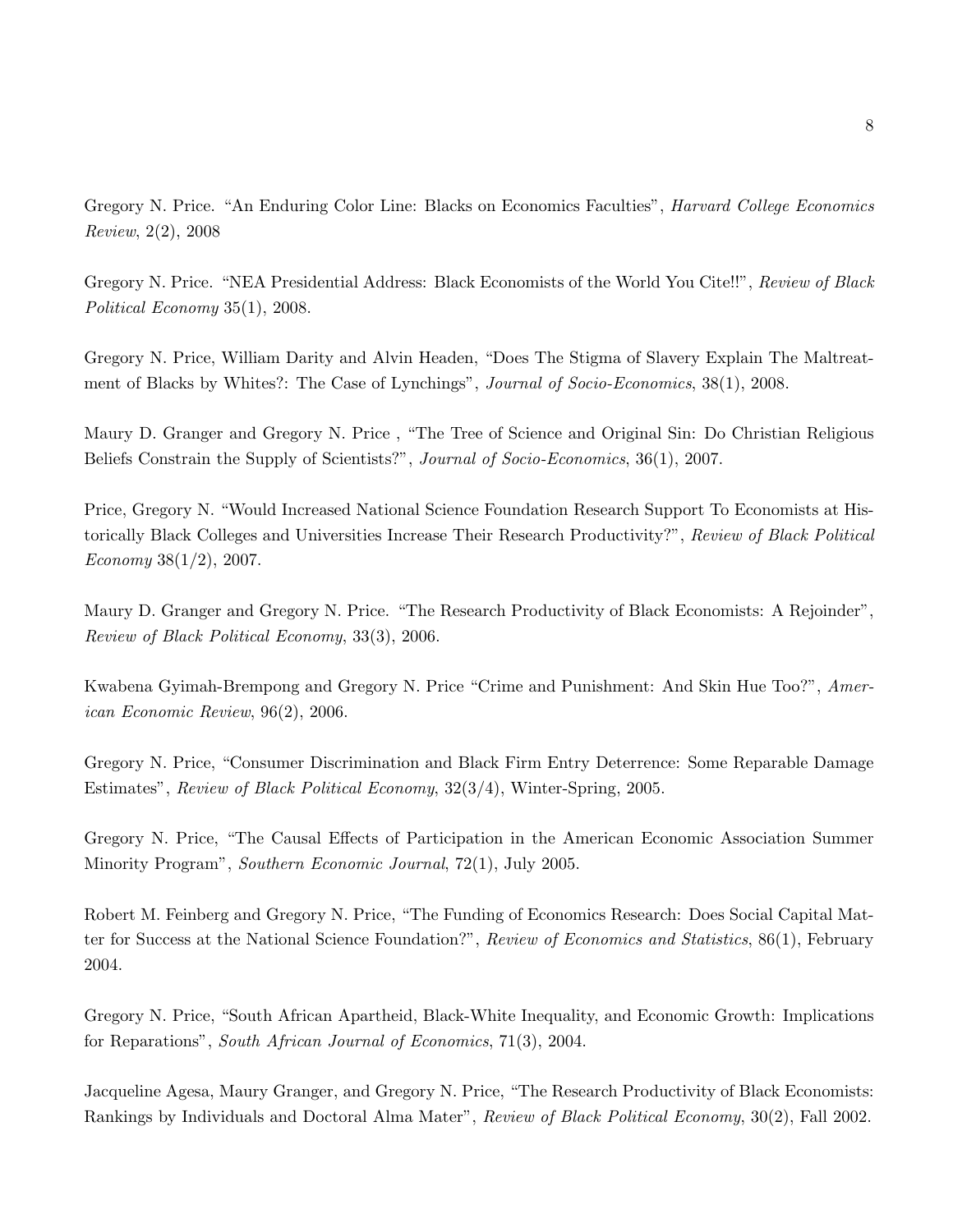Abera Gelan, and Gregory N. Price, "Are African Economies on the Kuznets? Curve?: An Exploratory Investigation", *Applied Economics Letters*, 10(12), October 2003.

Gregory N. Price, "Economic Growth In a Cross-Section of Nonindustrial Countries: Does Colonial Heritage Matter for Africa?", *Review of Development Economics*, 7(3), August 2003.

Jacqueline Agesa, Maury Granger, and Gregory N. Price, "Swimming Upstream?: The Relative Research Productivity of Economists at Black Colleges", *Review of Black Political Economy*, 29(3) , Winter 2002.

Jacqueline Agesa, Maury Granger, and Gregory N. Price,"Economics Faculty Research At Teaching Institutions: Are Historically Black Colleges Different?", *Southern Economic Journal*, 67(2), September 2000.

Jacqueline Agesa, Maury Granger, and Gregory N. Price, "Economics Research At Historically Black Colleges and Universities: Rankings and Effects on the Supply of Black Economists", *Review of Black Political Economy* , 25(4), Spring 1998.

Larry Morse, Ryoichi Sakano, and Gregory N. Price, "Black Public Colleges and Universities as Projects: How do They Rank Relative to White Public Colleges and Universities?", *Review of Black Political Economy*, 24(4), Spring 1996.

Gregory N. Price, "Consumer Discrimination, Duopoly, and Black Firm Entry: The Welfare Effect of Subsidies", *Review of Black Political Economy*, 23(4), Spring 1995.

Gregory N. Price, "The Determinants of Entry for Black-owned Commercial Banks", *Quarterly Review of Economics and Finance*, 35(3), Fall 1995.

Gregory N. Price, "The Cost of Government Deposits for Black-owned Commercial Banks", *Review of Black Political Economy*, 23(1), Summer 1994.

# **Articles (Other)**:

Gregory N. Price. "Economics Faculties: The Status of Racial Minorities", *The Minority Report*, Committee on the Status of Minority Groups in the Economics Profession (CSMGEP), Winter 2008.

Julian M. Benjamin and Gregory N. Price. "A Study of the Impact of APTS on Service Quality Perceptions of Elderly and Disabled Riders", *Journal of Public Transportation*, 9(4), 2006.

Gregory N. Price, "The Idea of a Historically Black University", *Negro Educational Review*, 51(3/4), July/October 2000.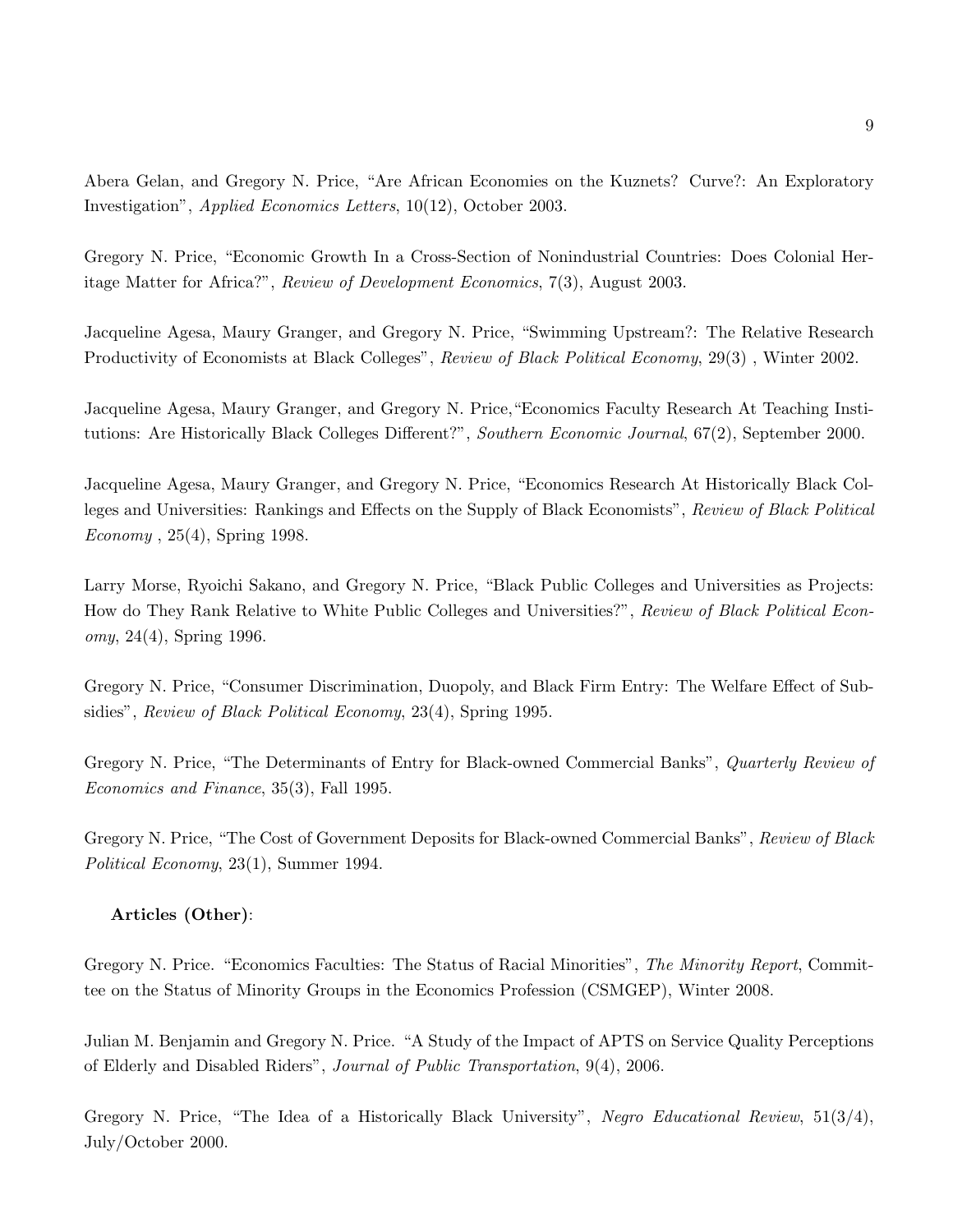Gregory N. Price, "Evolution, Green Beards, and Skin Hue Wage Discrimination", *World Futures: The Journal of General Evolution*, 55(4), Winter 2000.

Gregory N. Price, "Black Colleges and Universities: The Road to Philistia?", *Negro Educational Review*, 49(1/2), January/April 1998.

Julian Benjamin, Gregory N. Price, and Donald W. Reinfurt. "Race and Seat Belts in North Carolina", *Transportation Research Record*, No. 1560, 1996.

### **Working Papers**

Gregory N. Price. "Entrepreneurs: Guarantors of a Constitutional Democracy Based on an Ethic of Individual Property Rights?" Department of Economics, Morehouse College, October 2018, Atlanta GA.

Gregory N. Price, Juliet U. Elu, Jared Ireland, David Jeffries, Ivory Johnson, Ellis Jones, Dimone Long, Gregory N. Price, Olatunde Sam, Trey Simons, Frederick Slaughter, and Jamal Trotman. "The Earnings and Income Mobility Consequences of Attending A Historically Black College/University: Matching Estimates from 2015 U.S. Department of Education College Scorecard Data," Department of Economics, Morehouse College, July 2018, Atlanta GA.

Gregory N. Price, Miesha Williams, Armel Irankunda, and Norense Uzamere. "Ex-Incarceree Status: Harmful or Beneficial for Entrepreneuship?" Department of Economics, Morehouse College, April 2018, Atlanta GA.

Gregory N. Price and Juliet U. Elu. "Global Warming and Cross-State Islamist Terrorism In Nigeria," Department of Economics, Morehouse College, September 2016, Atlanta GA.

Gregory N. Price and Maury D. Granger. "Breaking Bad in Mississippi: Do County-level Alcohol Sale Bans Encourage the Production and Consumption of Crystal Methamphetamine?" School of Business, Langston University, October 2015, Langston OK.

Gregory N. Price. "Is Productivity in the Food Sector A Driver of Human Ebola Infections in Sub-Saharan Africa?" School of Business, Langston University, January 2015, Langston OK.

Gregory N. Price and Warren Whatley. "Did Slave-Trading Enable Expansion of The British Empire? Evidence from South Sea Company Risk-Adjusted Stock Returns During the Asiento De Negros, 1713 - 1743," School of Business, Langston University, July 2014, Langston OK.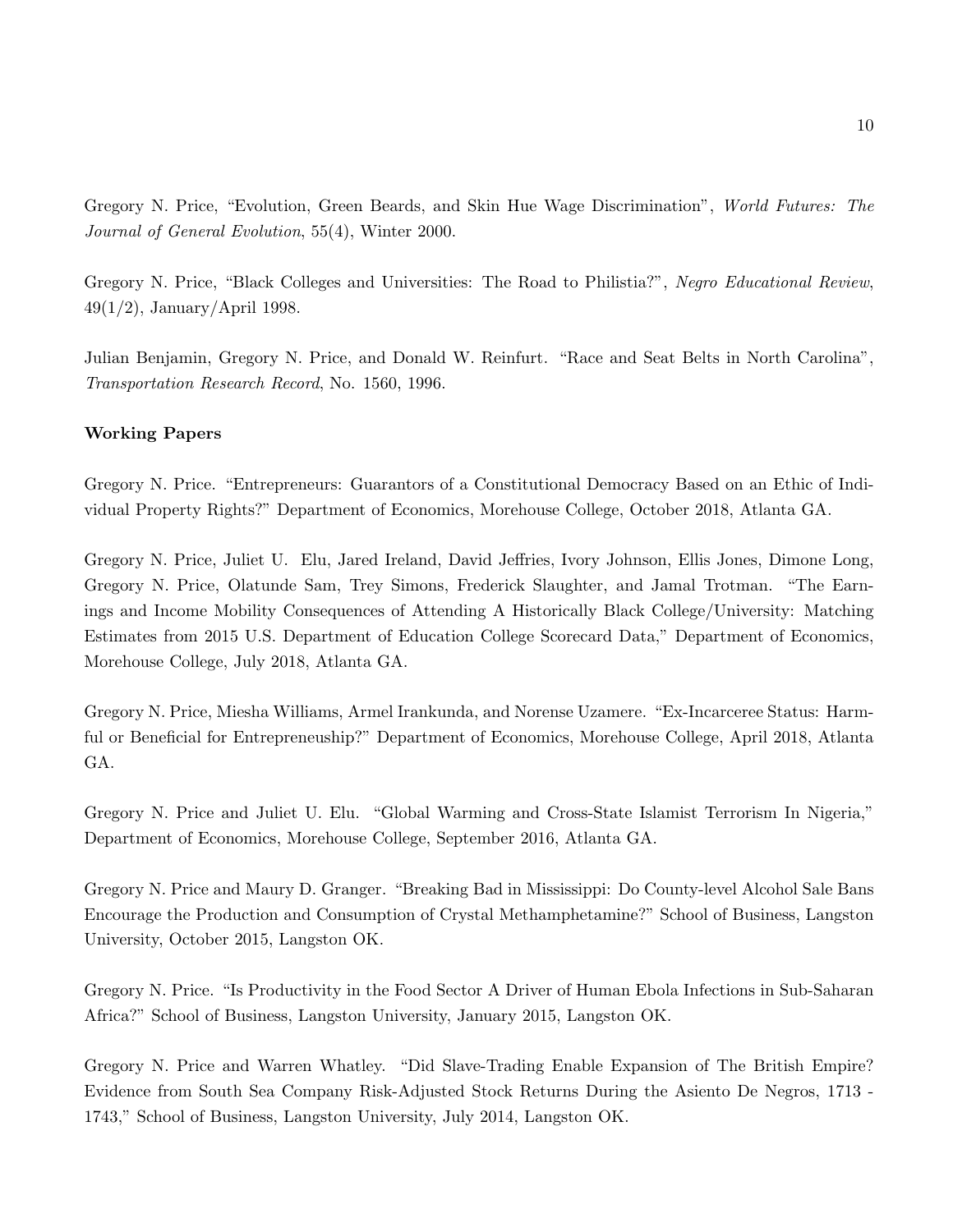Gregory N. Price. "More or Less Equality for Black Americans? A Consideration of Race and Intergenerational Occupational Mobility Across Birth Cohorts In The 2012 General Social Survey," School of Business, Langston University, March 2014, Langston OK.

Tiffany Bussey, Juliet U. Elu, and Gregory N. Price. "Do Inequality-based Entry Barriers Deter the Formation of Female-owned Firms in Nigeria?", Department of Economics, Morehouse College, July 2013, Atlanta GA.

Gregory N. Price. "Does Long-Term Public Housing Residency Create a Stigma that Limit Economic Mobility?", Department of Economics, Morehouse College, November 2012, Atlanta GA.

Gregory N. Price, Samuel L. Myers, and Sai Ding. "The Returns To Education and Quality For Minorities In China", Department of Economics, Morehouse College, November 2012 Atlanta GA.

Gregory N. Price and Julius A. Agbor. "Famine and Adolescent Human Capital Acquisition In Sub-Saharan Africa", Department of Economics, Morehouse College, February 2012, Atlanta GA.

Gregory N. Price and Juliet U. Elu. "Can Black Africa Afford To Be Green Africa?", Department of Economics, Morehouse College, December 2011, Atlanta GA.

Gregory N. Price and Maxton Allen "The Scholarly Status of Blacks In The Economics Profession: Has The National Economics Association And The Review of Black Political Economy Mattered?", Department of Economics, Morehouse College, December 2011, Atlanta GA.

Gregory N. Price and Willis B. Sheftall. "The Price Elasticity of Enrollment Demand at a Private All-Male Selective Black College: Implications For Tuition and Financial Aid Pricing Schemes That Maximize Black Male Access", Department of Economics, Morehouse College, August 2011, Atlanta GA.

Juliet U. Elu and Gregory N. Price. "Do Remittances Finance Terrorism In Sub-Saharan Africa?", Working Paper, Department of Economics, Morehouse College, February 2011, Atlanta GA.

Juliet U. Elu and Gregory N. Price. "Consumer's Surplus With a Racial Apology? Black Relative To Non-Black Inequality In The Welfare Gains of Fuel-Efficient Cars and Trucks", Working Paper, Department of Economics, Morehouse College, August 2010, Atlanta GA.

Howard Bodenhorn, Carolyn Moehling, and Gregory N. Price, "Short Criminals: Crime and Stature in Early America", NBER Working Paper 15945, April 2010, National Bureau of Economic Research, Cambridge, MA.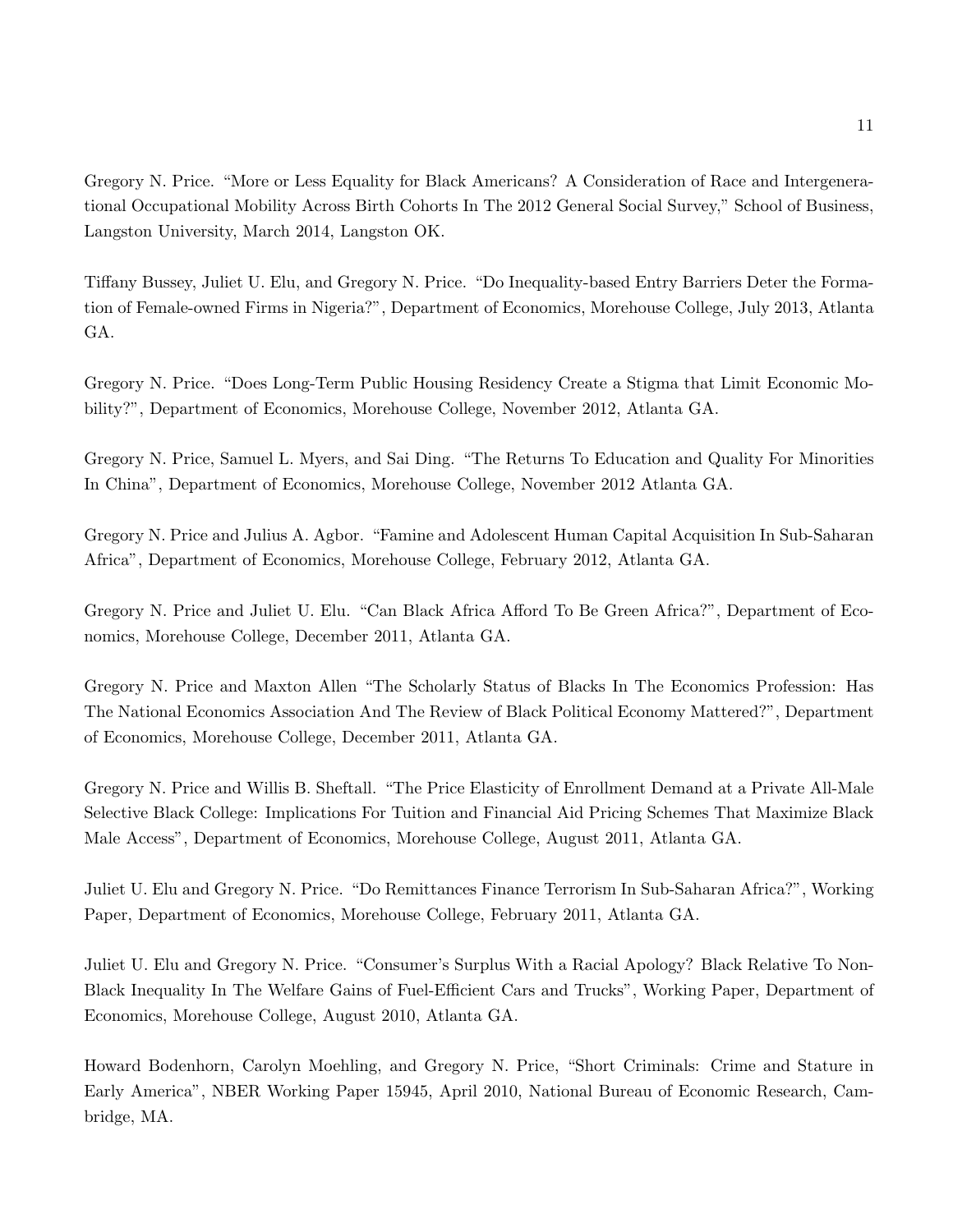Gregory N. Price and Juliet U. Elu. "Does China Transfer Productivity Enhancing Technology to Africa? Evidence from Manufacturing Firms", Department of Economics, Morehouse College, February 2010, Atlanta GA.

Gregory N. Price and Juliet U. Elu. "Does Ethnicity Matter for Access To Health Capital in Tanzania? Evidence From the Wage-Height Relationship in the 2004 Tanzanian Household Survey", Department of Economics, Morehouse College, November 2009, Atlanta GA.

Gregory N. Price, and Juliet U. Elu. "Does Ethnicity Matter for Access To Health Capital in China?: Evidence From the Wage-Height Relationship in the 2006 Chinese Health and Nutrition Survey", Department of Economics, Morehouse College, July 2009, Atlanta GA.

Gregory N, Price, William Spriggs, and Omari Swinton. "The Returns To Graduating From a Historically Black College: Matching Estimates From the National Survey of Black Americans", Department of Economics, Morehouse College, July 2009, Atlanta GA.

Howard Bodenhorn and Gregory N. Price. "Crime and Body Weight in the Nineteenth Century: Was There a Relationship Between Brawn, Employment Opportunities and Crime?", NBER Working Paper 15099, June 2009, National Bureau of Economic Research, Cambridge, MA.

Gregory N. Price and William A. Darity. "Breeding-Out Blacks? The Economics of Race and Eugenical Sterilization in North Carolina", Working Paper, Department of Economics, Morehouse College, March 2009, Atlanta GA.

Juliet U. Elu and Gregory N. Price "Regional Euro-Currency Integration and Economic Growth In Sub-Saharan Africa", Working Paper, Department of Economics, Morehouse College, September 2008, Atlanta GA.

Juliet U. Elu and Gregory N. Price"Millennium Development Goals And Income Distribution in Sub-Saharan Africa: The Effect of Subnational Governments", Working Paper, Department of Economics, Morehouse College, January 2009, Atlanta GA.

Gregory N. Price, and Kwabena Gyimah-Bremprong. "Crime and Punishment: and Skin Hue Too?", Working Paper, Mississippi Urban Research Center, December 2005, Jackson MS.

Gregory N. Price, and Maury D. Granger. "Does Religion Constrain The Risky Sex Behavior Associated with HIV/AIDS?", Research Report Series 05-03, Mississippi Urban Research Center, Jackson State University, September 2005.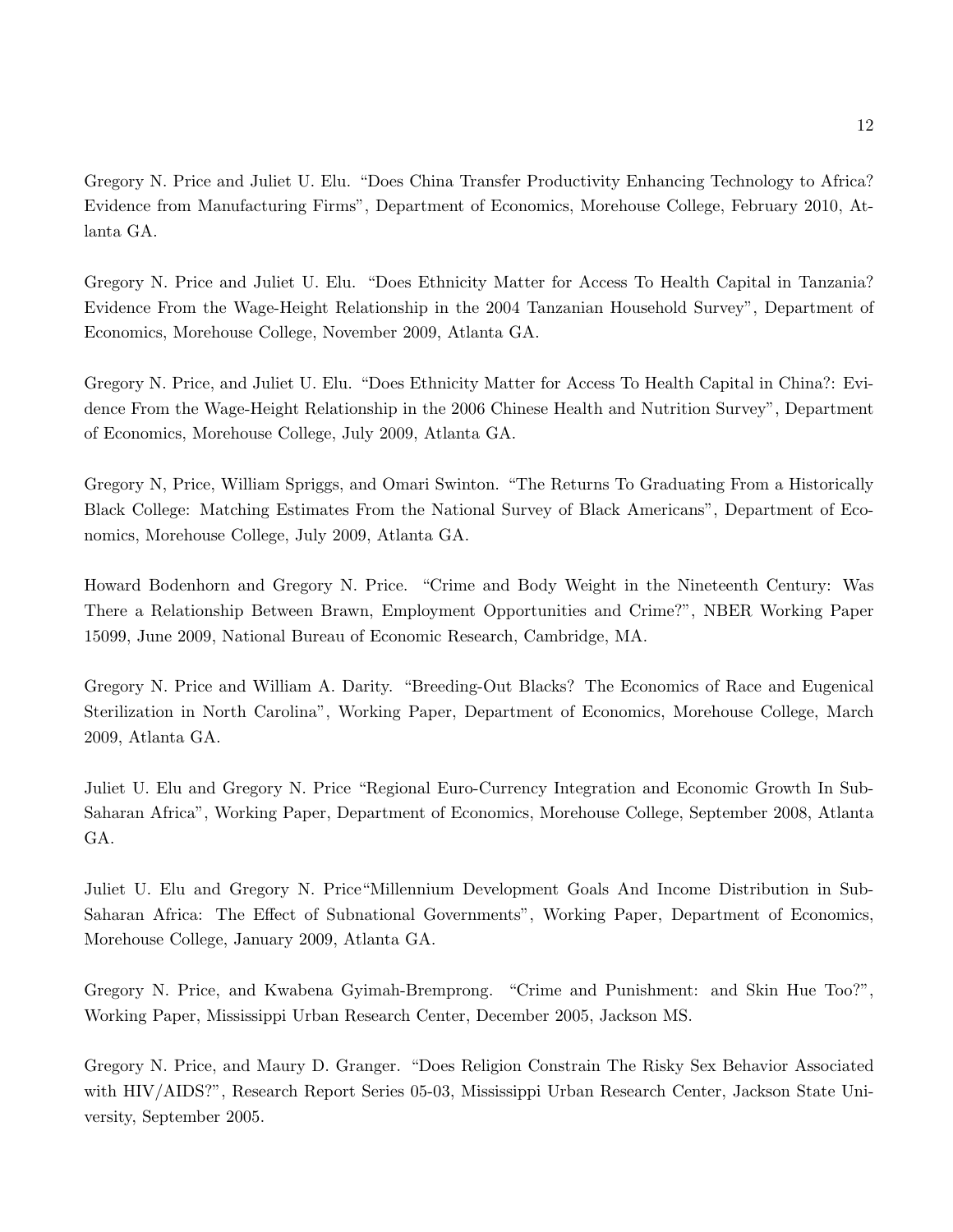Gregory N. Price, William Darity Jr., and Alvin Headen Jr., "Does The Stigma of Slavery Explain the Maltreatment of Blacks by Whites?: The Case of Lynchings", Mississippi Urban Research Center, June 2005.

Gregory N. Price. "The Problem of the 21st Century: Economics Faculty and the Color Line", Mississippi Urban Research Center, July 2005.

Gregory N. Price and Sam Mozee Jr., "Blueprint Mississippi: A Blueprint for Income Inequality and Lower Growth in Urban and Delta Region Counties?", Mississippi Urban Research Center, Jackson State University, November 2004.

Gregory N. Price "The Causal Effects of Participation in the American Economic Association Summer Minority Program", North Carolina A&T State University, April 2004.

Gregory N. Price "The Tree of Science and Original Sin: Do Christian Religious Beliefs Constrain The Supply of Scientists?" (with Maury D. Granger), North Carolina A&T State University, January 2004.

Gregory N. Price "Does Trust in Federal Government Matter for Self-Employed Black Entrepreneurs?", North Carolina A&T State University, October 2003.

Gregory N. Price (with William Darity Jr.) "Can Racial Stigma Explain Black Lynchings?" North Carolina A&T State University, May 2003.

Gregory N. Price (with Laura Razzolini), "The Returns To Seniority in the Labor Market for Academic Economists", National Science Foundation, August 2002.

Gregory N. Price (with Robert Feinberg), "The Funding of Economics Research: Does Social Capital Matter For Success at the National Science Foundation?", January 2001.

Gregory N. Price (with Jacqueline Agesa and Maury Granger), "The Research Productivity of Black Economists: Rankings by Individuals and Doctoral Alma Mater", May 2000.

Gregory N. Price (with Abera Gelan), "Inequality and Development in a Cross-Section of Countries: African Economies and the Kuznets Curve", May 2000.

Gregory N. Price, "The Impact of NSF Funding on the Research Productivity of Social Scientists", July 2000.

Gregory N. Price, "The Treatment Effects of Participation in the American Economic Association Sum-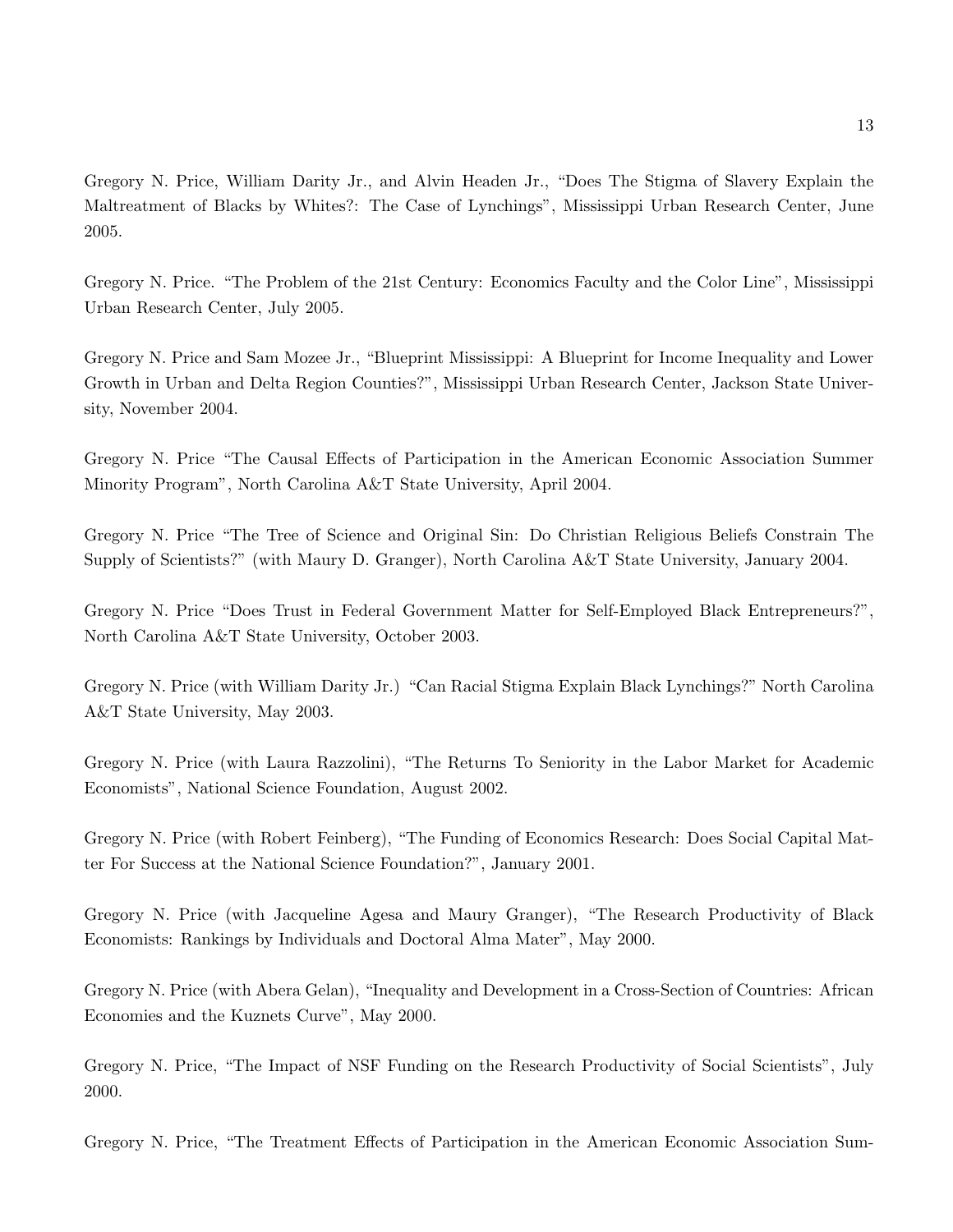mer Minority Program: Estimates from Simple and Regression-Adjusted Propensity Score Estimators", National Science Foundation, October 2000.

### **Book Chapters, Proceedings, etc.,**:

Juliet U. Elu and Gregory N. Price. "The Causes and Consequences of Terrorism in Africa," in Celesta Monga and Justin Y Lin (Eds.), *The Oxford Handbook of Africa and Economics, Volume I; Context and Concepts*, Oxford University Press, 2015, Oxford UK.

Juliet U. Elu and Gregory N. Price. "Do Inequality-Based Entry Barriers Deter the Formation of Female-Owned Firms in Nigeria?"' in Diery Seck (Ed.), *Private Sector Development in West Africa*, Springer, 2014, London UK.

Juliet U. Elu and Gregory N. Price. "Terrorism and Regional Integration in Sub-Saharan Africa: The Case of the CFA Franc Zone," in Diery Seck (Ed.), *Regional Economic Integration in West Africa*, Springer, 2014, London UK.

Juliet U. Elu and Gregory N. Price. "Does Regional Euro-Currency Integration Promote Human Development in Sub-Saharan Africa?", in Diery Seck (Ed.), *West Africa and the Global Financial Crisis*, Africa World Press, 2013, Trenton NJ.

Juliet U. Elu and Gregory N. Price. "Female Trust in Government and Gender Income Inequality in Sub-Saharan Africa", in Philip N. Jefferson (Ed.), *The Oxford Handbook of The Economics of Poverty*, Oxford University Press, 2012, Oxford UK.

Juliet U. Elu and Gregory N. Price. "The Impact of the Euro-CFA Franc Zone on Economic Growth in Sub-Saharan Africa"', in *Proceedings of the African Economics Conference 2008*, Economica Press, 2010, Paris FR.

Charles M. Becker and Gregory N. Price."Curriculum Intensity in Graduate Preparatory Programs: Impact on Performance and Progression to Graduate Study among Minority Students in Economics", in Ronald G. Ehrenberg and Charlotte V. Kuh (Eds.), *Doctoral Education and the Faculty of the Future*, Cornell University Press, 2008, Ithaca NY.

Gregory N. Price. "Would Increased National Science Foundation Research Support to Economists at Historically Black Colleges and Universities Increase Their Research Productivity?" in Charles L. Betsey (Ed.), *Historically Black Colleges and Universities*, Transaction Publishers, 2008, New Brunswick, NJ.

Gregory N. Price, "Black-owned Commercial Banks and Government Deposits", in Encyclopedia of African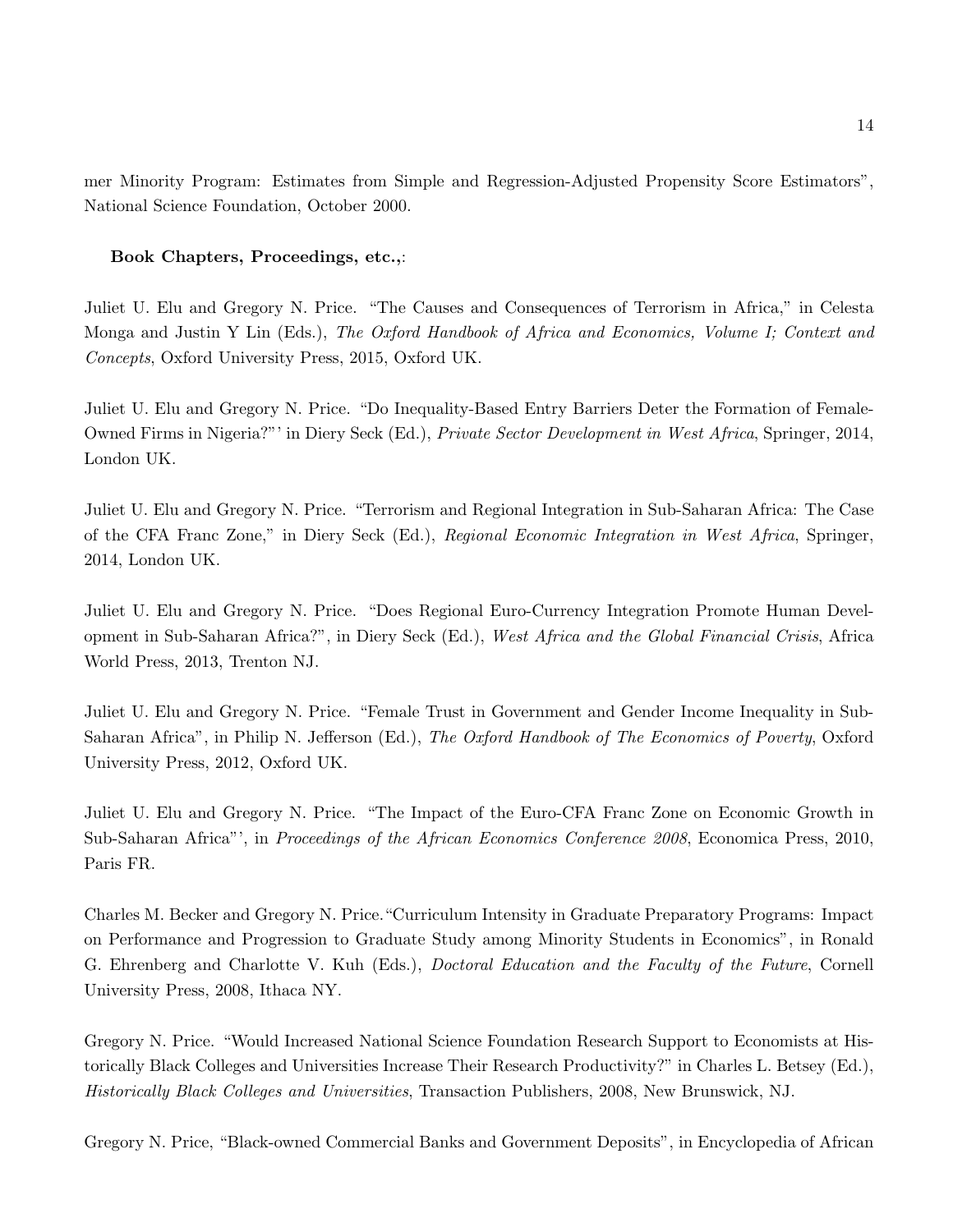American Business History, J.K. Walker (Ed.), Greenwood Press, 2000.

Gregory N. Price, "The Evolution of Labor Market Discrimination in Duopsony Contests", Proceedings of the Americas Conference on Information Systems, Jane M. Carey (Ed.), August 1996.

## **Technical Reports**:

"The Economic Impact of the Greensboro Civil Rights Museum", Department of Economics, North Carolina A&T State University, Greensboro, North Carolina, May 2000.

"The Economic Impact of North Carolina A&T State University on the Regional and State Economy", (with Larry Morse and Ryochi Sakano), Department of Economics, North Carolina A&T State University, Greensboro, North Carolina, October 1995.

### **Research Paper Symposia/Sessions**

"Entrepreneurs: Guarantors of a Constitutional Democracy Based on an Ethic of Individual Property Rights?" 13th Annual Consumes River College Center For Practical and Professional Ethics (Sacramento State University) Fall Ethics Symposium:The Ethics of Innovation and Entrepreneurship, November 2018, Sacramento CA.

"Post-Kerner Production/Hiring of Black Economists: Did It Incentivize Or Cause An Increase In the Production and Hiring of Black Ph.D Economists In Academia?" The 50th Anniversary of the Kerner Commission Report Conference, Humphrey School of Public Affairs, University of Minnesota, September 2018, Minneapolis MN.

"Does Productivity in the Formal Food Sector Drive Human Ebola Infections in Sub-Saharan Africa?", Department of Economics, University of Oklahoma, February 2015, Norman OK.

"More or Less Equality for Black Americans? A Consideration of Race and Intergenerational Occupational Mobility Across Birth Cohorts In The 2012 General Social Survey," Brimmer Forum on Education, Economic Growth, and Opportunity, Tuskegee University, March 2014, Tuskegee AL.

"Does Long-Term Public Housing Residency Create a Stigma that Limit Economic Mobility?", Southern Economic Association Annual Meeting, New Orleans, Louisiana, November 2012.

"The Returns To Education and Quality For Minorities In China", (with Sai Ding, and Samuel L. Myers), Minzu University/Chinese Academy of Social Sciences, Beijing, PRC. November 2012.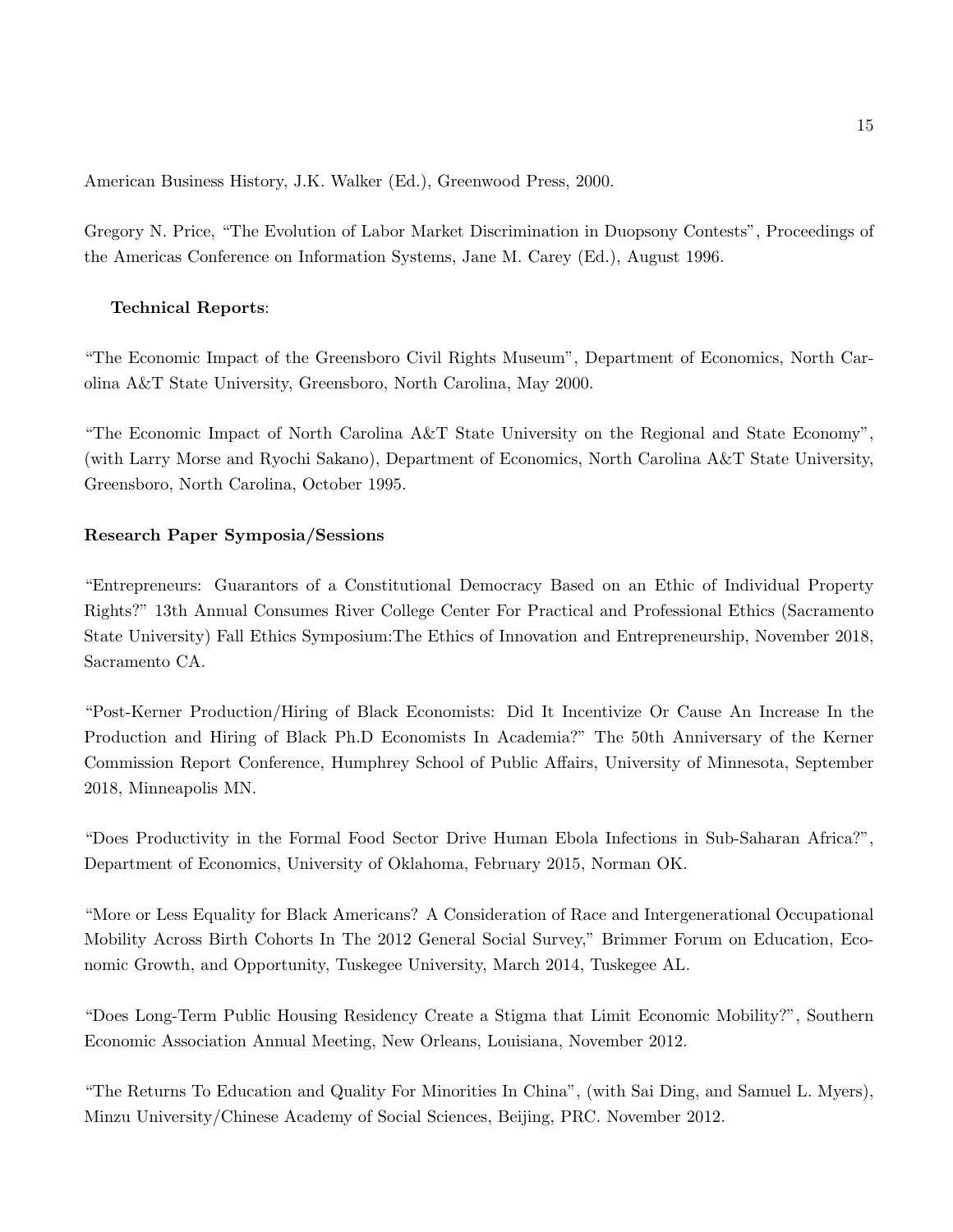"Famine and Adolescent Human Capital Acquisition In Sub-Saharan Africa", (with Julius A. Agbor), Brookings Africa Growth Initiative Research Seminar Series, Brooking Institution, Washington DC, February 2012.

"Can Black Africa Afford To Be Green Africa?", (with Juliet U. Elu), Allied Social Sciences Association, Chicago Illinois, January 2012.

"The Scholarly Status of Blacks In The Economics Profession: Has The National Economics Association And The Review of Black Political Economy Mattered?", (with Maxton Allen), Allied Social Sciences Association, Chicago Illinois, January 2012.

"Do Remittances Finance Terrorism In Sub-Saharan Africa", (with Juliet U. Elu), Department of Economics, University of Arkansas, Fayetteville AR, March 2011.

"Do Remittances Finance Terrorism In Sub-Saharan Africa", (with Juliet U. Elu), Center For The Study of African Economies, Oxford University, Oxford UK, March 2011.

"The Breeding-Out Surplus Blacks? The Political Economy of Eugenic Sterilization and Genocide in North Carolina" (with William A. Darity), Allied Social Sciences Association, Denver Colorado, January 2010.

"Does China Transfer Productivity-Enhancing Technology To Sub-Saharan Africa? Evidence From Manufacturing Firms", (with Juliet U. Elu), Seminar on Sino-Africa Trade Relations, African Development Bank, Tunis Tunisia, March, 2010.

"The Returns To A Black College Education: Propensity Score Matching Estimates from the Survey of Black Americans", (with William Spriggs and Omari Swinton), Allied Social Sciences Association, Atlanta Georgia, January 2010.

"The Impact of Pipeline Mentoring Programs", (with Charles M. Becker), Allied Social Sciences Association, Atlanta Georgia, January 2010.

"Does Ethnicity Matter For Access To Height in Tanzania? Evidence From the 2004 Tanzanian Household Survey", (with Juliet U. Elu), Allied Social Sciences Association, Atlanta Georgia, January 2010.

"Property Rights and Income Distribution in Sub-Saharan Africa: The Effect of Sub-National Governments", (with Juliet U. Elu), Allied Social Sciences Association, Atlanta Georgia, January 2010.

" Breeding-Out Blacks? The Economics of Race and Eugenical Sterilization In North Carolina"', Department of Africology, University of Wisconsin-Milwaukee, Milwaukee Wisconsin, March, 2009.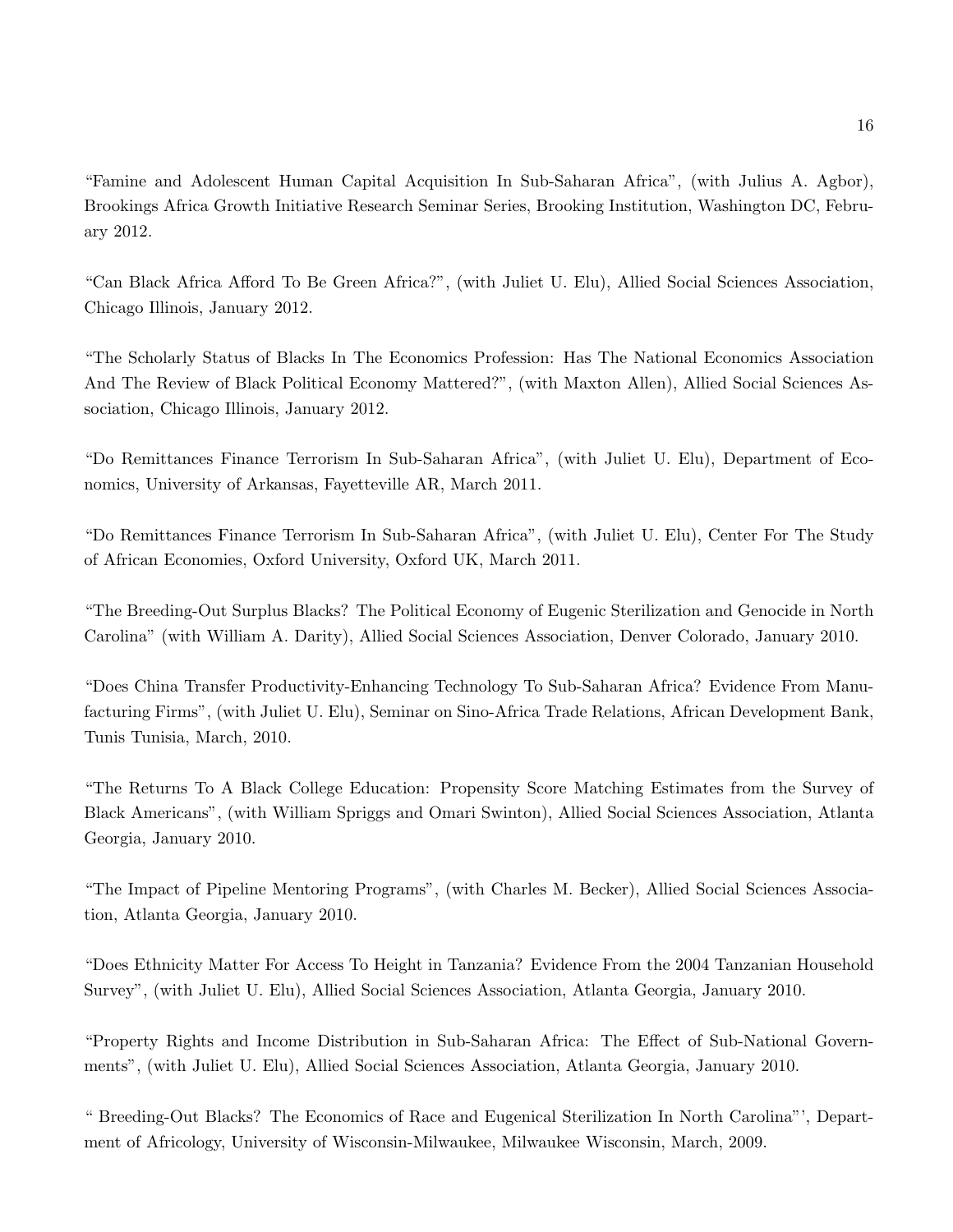"Regional Euro-Currency Integration and Economic Growth In Sub-Saharan Africa", 3rd Annual Economic Development Conference, African Development Bank, Tunis, Tunisia, November 2008.

"Black Economists of the World You Cite!!", NEA Presidential Address, Allied Social Sciences Association, New Orleans Louisiana, January 2008.

"Have the Returns to Attending a Black College Declined", (with William Spriggs and Omari Swinton), Sanford Institute of Public Policy, Duke University, Durham North Carolina, October 2007.

"Hurricane Katrina: Was There a Political Economy of Death", Department of Economics, Michigan State University, East Lansing Ohio, February 2007.

"The Problem of The 21st Century: Economics Faculty and the Color Line", Department of Economics, Wright State University, Dayton Ohio, January 2007.

"Race, Social Capital, and Health Disparities", Allied Social Sciences Association, Chicago Illinois, January 2007.

"Crime and Obesity", Allied Social Sciences Association, Chicago Illinois, January 2007.

"Broken Windows in The Hood: Crime and Housing Characteristics", Allied Social Sciences Association, Chicago Illinois, January 2007.

"Crime and Punishment: And Skin Hue Too?"' (with Kwabena Gyimah-Brempong), Allied Social Sciences Association, Boston Massachusetts, January 2006.

"Race, Social Capital, and Health Disparities", Fourth Annual Conference Institute of Epidemiology and Health Services Research—Eliminating Health Disparities in Mississippi, Jackson State University, Jackson MS, October 2005.

"The Problem of the 21st Century: Economics Faculty and the Color Line", Annual Pipe Line Conference, American Economic Association Summer Minority Program, Duke University, Durham North Carolina, July 2005.

"Faculty Research Productivity: An Assessment of Self-Reported and Objective Measures of Faculty Publications and External Funding", (with Charles Betsey), Allied Social Science Association Meetings, Philadelphia, Pennsylvania, January, 2005.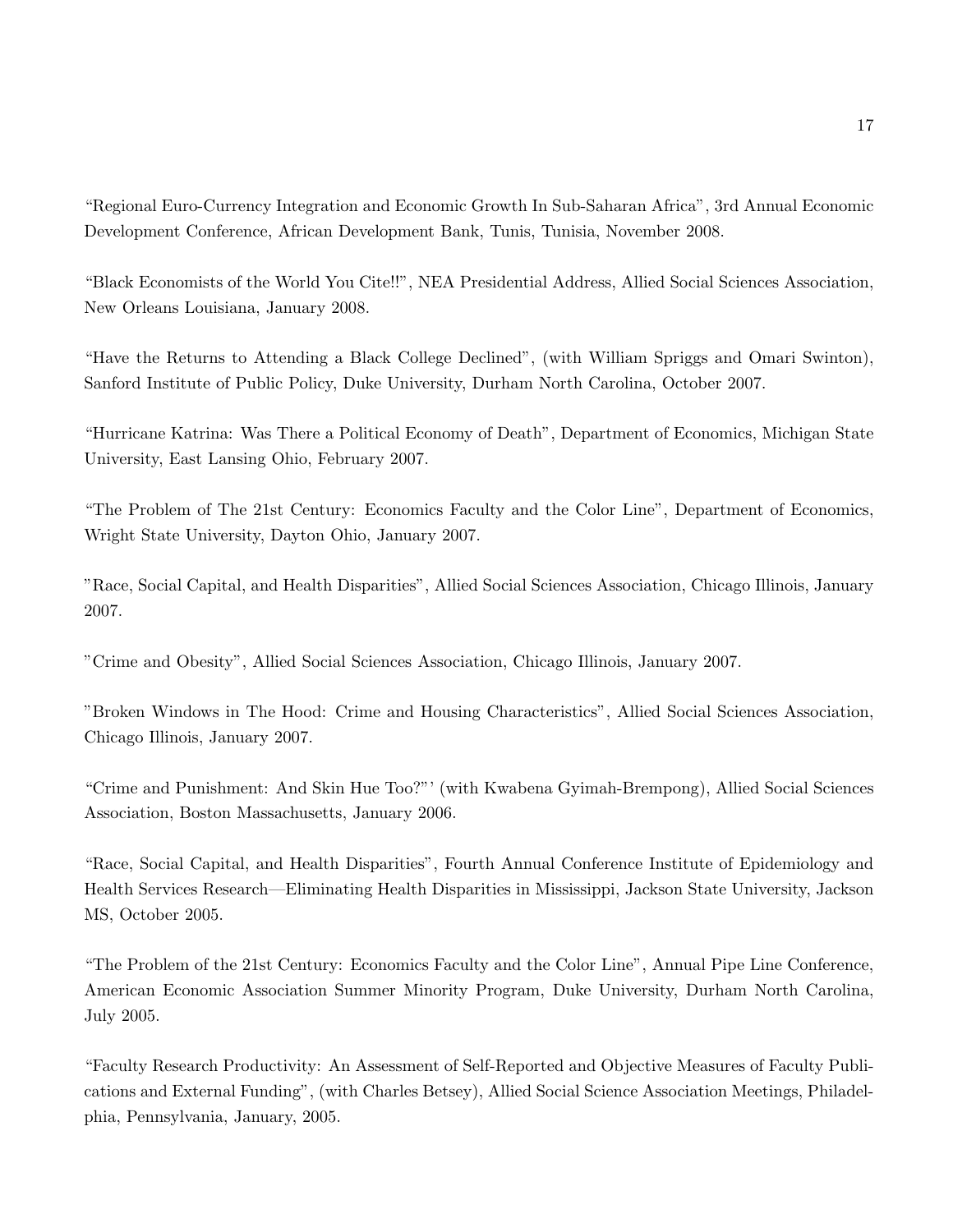"Does Trust in Federal Government Matter for Self-employed Black Entrepreneurs?", 74th Annual Southern Economic Association Conference, New Orleans, Louisiana, November, 2004.

"Does Trust in Federal Government Matter for Self-employed Black Entrepreneurs?" Department of Urban and Regional Planning, Jackson State University, Jackson, Mississippi, November, 2004.

"National Science Foundation Sponsored Basic Social Science Research at Historically Black Colleges and Universities: Assessment and Implications", 26th Annual Research Conference, Association for Policy Analysis and Management, Atlanta, Georgia, October, 2004.

"The Tree of Science and Original Sin: Do Christian Religious Beliefs Constrain The Supply of Scientists?" (with Maury D . Granger), Allied Social Science Associations Meetings , San Diego, California, January, 2004.

"National Science Foundation-Sponsored Basic Social Science Research at HBCUs: Assessment and Implications", Allied Social Science Associations Meetings, San Diego, California, January 2004.

"Can Racial Stigma Explain Black Lynchings?" (with William Darity Jr.), Allied Social Science Associations Meetings, San Diego, California, January 2004.

"Does Trust in Federal Government Matter for Self-Employed Black Entrepreneurs?", Center for the Study of Black Business, University of Texas at Austin, Austin, Texas, October 2003.

"Can Racial Stigma Explain Black Lynchings?" (with William Darity Jr.), Department of Economics, University of Colorado- Denver, August 2003.

"Can Racial Stigma Explain Black Lynchings?" (with William Darity Jr.), Department of Black Studies, Wesleyan University, March 2003.

"The Returns To Seniority in the Labor Market for Academic Economists", (with Laura Razzolini), Department of Economics, Wesleyan University, March 2003.

"Inequality and Development in a Cross-Section of Countries: Are African Economies on the Kuznets Curve?", (with Abera Gelan), Allied Social Science Associations Meetings, Atlanta, Georgia, January 2002.

"The Funding of Economics Research: Does Social Capital Matter for Success at the National Science Foundation?", (with Robert M. Feinberg), Southern Economic Association Meetings, Tampa, Florida, November 2001.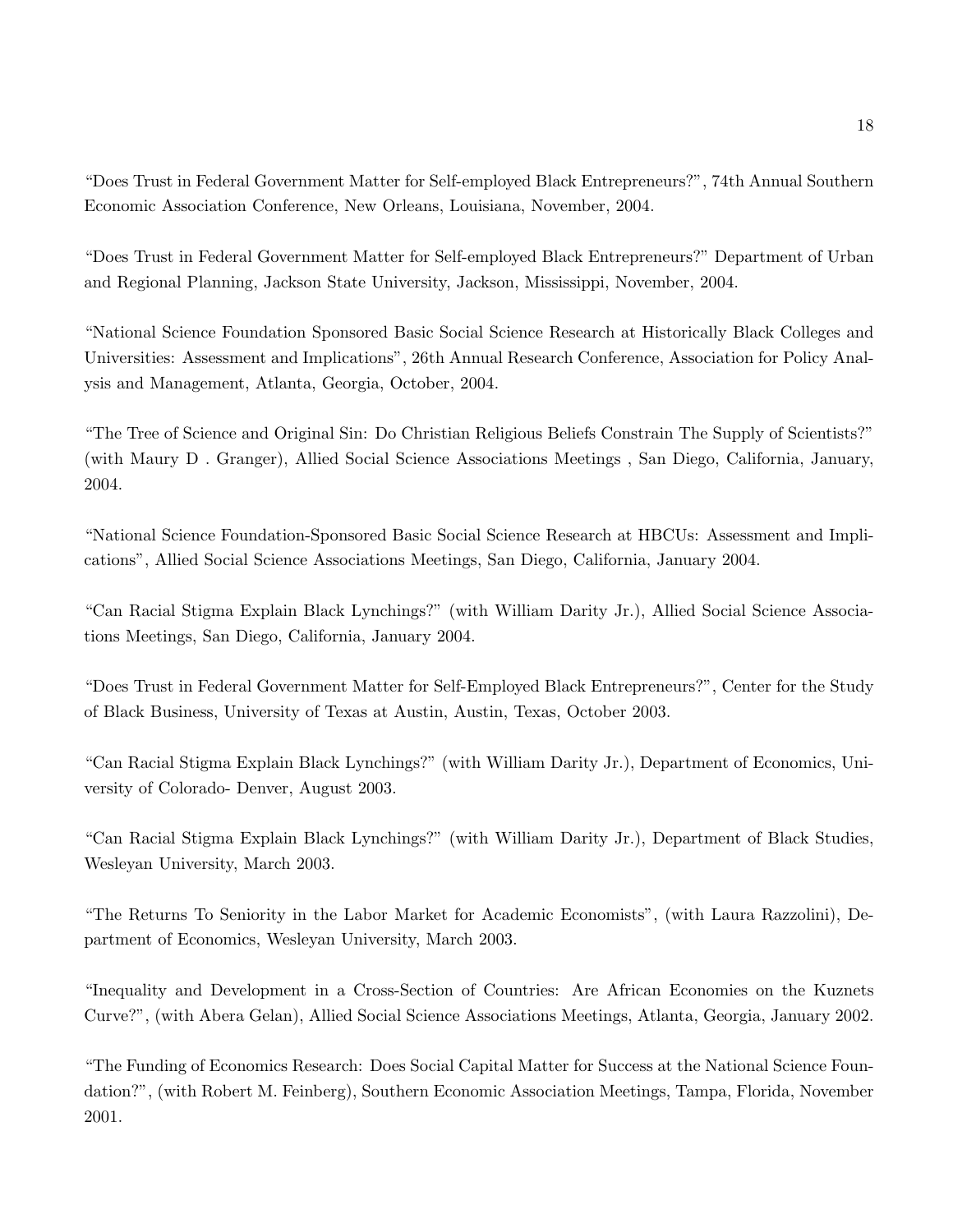"Economic Growth In a Cross-Section of Nonindustrial Countries: Does Colonial Heritage Matter for Africa?", Allied Social Science Associations Meetings, New Orleans, Louisiana, January 2001.

"Economic Growth In a Cross-Section of Nonindustrial Countries: Does Colonial Heritage Matter for Africa?", Department of Economics, University of Nevada- Las Vegas, October 2001.

"The Treatment Effects of Participation in the American Economics Association Summer Minority Program: Estimates from Simple and Regression-Adjusted Propensity Score Estimators", Department of Economics, 3rd annual Joint AEA Summer Program and Pipeline Project Conference, University of Colorado - Denver, Denver, Colorado, July 2000.

"Economic Growth In a Cross-Section of Sub-Saharan African Countries: The Effects and Costs of Colonial Heritage", Allied Social Science Associations Meetings, Boston, Massachusetts, January 2000.

"South African Apartheid, Black Inequality, and Economic Growth: An Approach Towards Reparations Policy", Allied Social Science Associations Meetings, Boston, Massachusetts, January 2000.

"Consumer Discrimination and Black Firm Entry Deterrence: Some Reparable Damage Estimates", Allied Social Science Associations Meetings, New York, New York, January 1999.

"Economics Faculty Research at Teaching Institutions: Are Historically Black Colleges and Universities Different?", (with Jacqueline Agesa and Maury Granger), Allied Social Science Associations Meetings, New York, New York, January 1999.

"Economics Research at Historically Black Colleges and Universities: Rankings and Effects on the Supply of Black Economists", (with Jacqueline Agesa and Maury Granger), Allied Social Science Associations Meetings, New York, New York, January 1999.

"The Evolution of Racial Wage Discrimination in Duopsonistic Fitness Contests", Allied Social Science Associations Meetings, New Orleans, Louisiana, January 1996.

"Consumer Discrimination, Duopoly, and Black Firm Entry: The Welfare Effects of Subsidies", Midwest Economics Association, Cincinatti, Ohio, March 1995.

"Du Bois, Black Economic Progress, and the End of Black History", 125th Anniversary of W.E.B Du Bois, Department of Political Science, North Carolina A&T State University, Greensboro, North Carolina, February 1993.

"Do Black-owned Banks have an Optimal Capital Structure?", Midwest Economics Association, Indianapo-